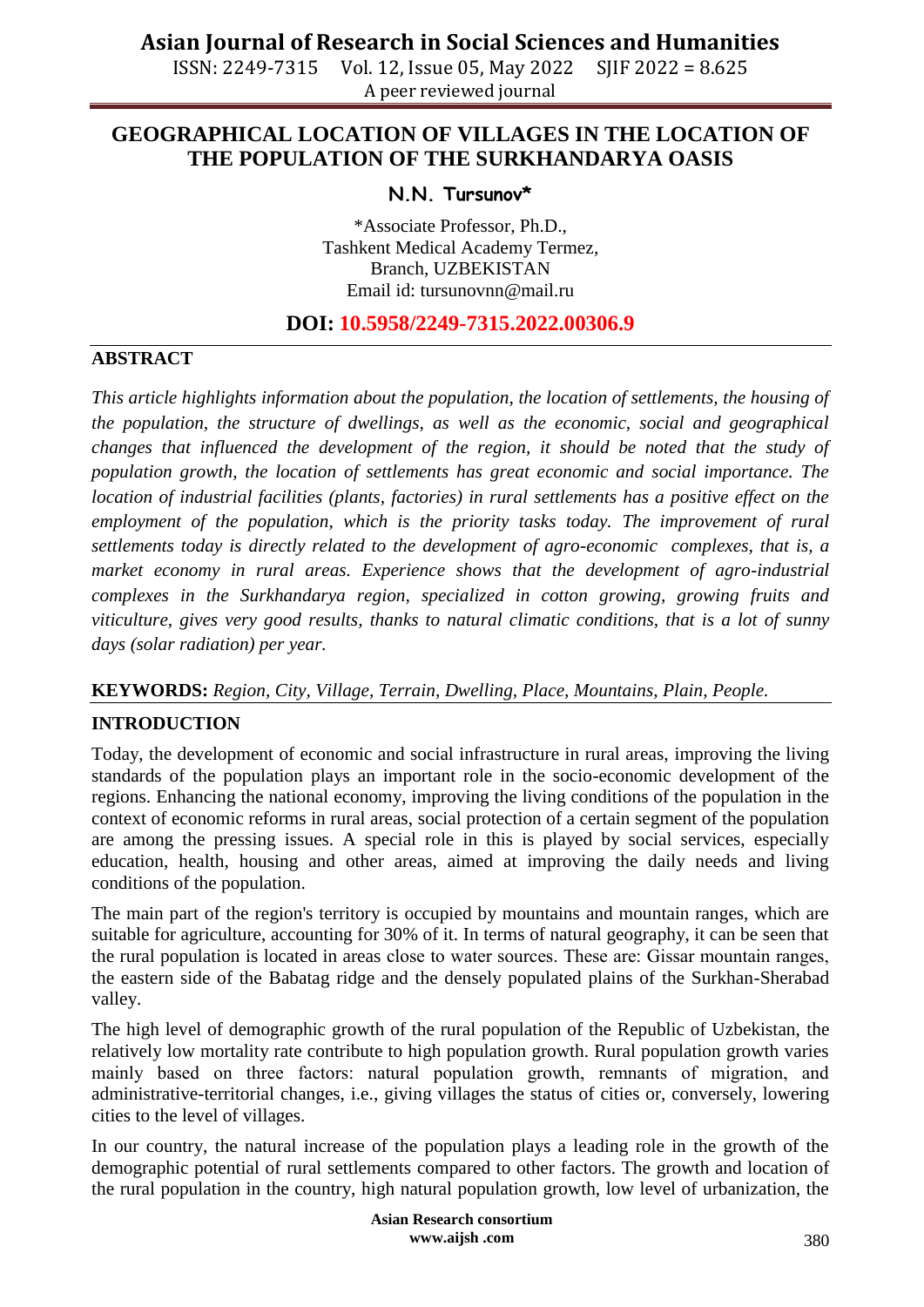ISSN: 2249-7315 Vol. 12, Issue 05, May 2022 SJIF 2022 = 8.625 A peer reviewed journal

share of the rural population in the total population is growing from year to year.

The population manifests itself as a productive force and a major consumer in the development of society. In this regard, human history requires the study of problems related to population.

Demographic situation is a complex social, economic, geographical and political process that reflects the growth of the country's population, its sources of natural increase, migration and location, urbanization, national and social composition of the population, family structure, labor resources and employment. makes

During the years of independence, a new demographic situation has emerged in Uzbekistan. This demographic situation is completely different from the former Soviet era. The demographic situation is primarily reflected in the main demographic processes of birth, natural reproduction, migration and urbanization. This is reflected in the periodic decline in growth rates, declining birth rates, declining urbanization, declining population growth rates and declining absolute population growth. Demographic processes in each region, in turn, occur under the influence of many factors.

From 1990 to 2009, the absolute population of Uzbekistan increased by 7.7 million people. During 1939-2004, ie 65 years, the population of the republic increased 4.0 times, while in urban areas it was 6.4 times and in rural areas 3.3 times. In particular, in 1939-1959, the total population grew by 127.9%, urban population - by 185.6% and rural population - by 108.5%.

In 1959-1970, the total population of the republic increased by 145.3%, while the urban population grew by 158.4% and the rural population by 141.3%; the average annual increase was 4.25 percent and 3.20 percent, respectively. It should be noted that it was during these years that Uzbekistan had the highest rates of historical demographic development. During 1979-1989, the population of Uzbekistan grew by 128.7%, the urban population by 126.7% and the rural population by 130.1%.

It can be seen that since this period the demographic development of rural areas of the republic has been superior to that of cities and towns. the average annual increase in rural population was 2.70 percent, while in urban areas the figure was 2.40 times. Such a weakening of the urbanization process began around the second half of the 1980s, as the share of urban population rose to 42 percent in 1984 and has since gradually declined.

One of the factors influencing the demographic situation is the growth rate among the population. Family growth, in turn, was influenced by family relationships. In 1991, 12.9 thousand marriages were registered in Uzbekistan, and this year the number of divorces was 1.6 thousand. By 2006, 7,800 marriages had been registered in the country, and 600 divorces had taken place. In 1997, 8.9 thousand marriages had 1 divorce.

Demographic policy is a state-wide system of unity of means and ideas that provides for the achievement of a certain quality and quantity in the field of population regeneration and dynamics for the present and long-term. Implementation of demographic policy is, firstly, to improve the health of the population, support the family, and secondly, to improve the use of labor resources in the country, employment, improvement, adoption and implementation of social protection programs.

The development of the system of economic and social infrastructure in rural areas in the XXI century by many countries, the improvement of living standards play an important role in the socio-economic development of the regions. The high rate of demographic growth of the rural population, the relatively low mortality rate contribute to the rapid growth of the population. Population growth varies mainly based on three factors։ natural population growth, remnants of migration, and administrative-territorial changes, i.e., giving villages the status of cities or, conversely, lowering cities to the level of villages.

> **Asian Research consortium www.aijsh .com**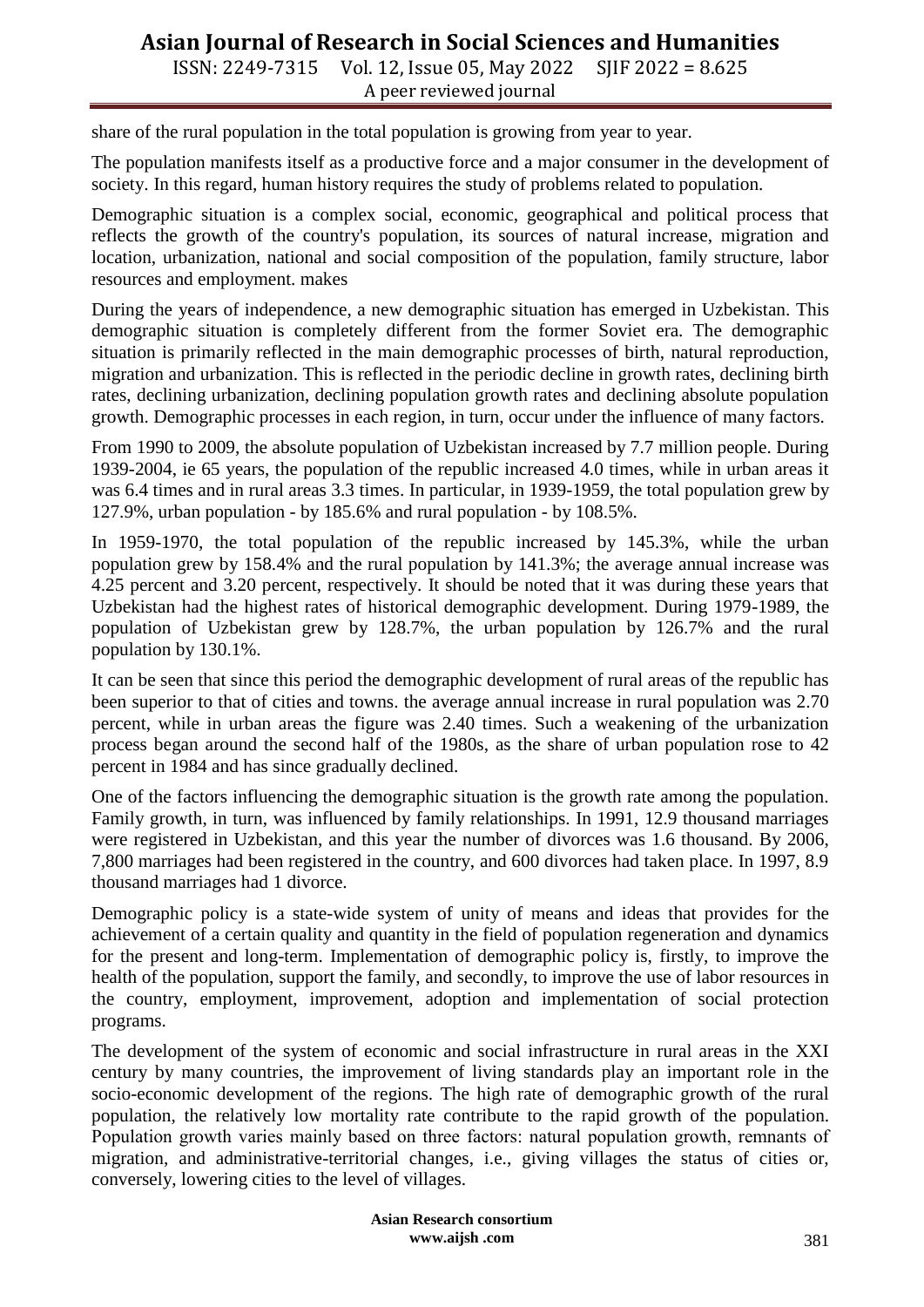ISSN: 2249-7315 Vol. 12, Issue 05, May 2022 SJIF 2022 = 8.625 A peer reviewed journal

The village is the lowest link in the administrative-territorial system of the Republic of Uzbekistan. Therefore, the villages were historically large and small. Accommodations are also located accordingly. The population manifests itself as a productive force and a major consumer in the development of society. In this regard, human history requires the study of problems related to population.

It is a social and historical unit of people. Their emergence will be associated with the development of society and changes in the territorial division of labor. However, due to urban population growth and urbanization, migration has affected the share of population in some villages in Boysun, Sherabad, Sariosiya, Denau, Kumkurgan, Jarqurghon districts. For example, in the 1920s, there were 201 villages in the Boysun district, and by 1935, there were 165 villages. In 2009, 72 villages were inhabited.

In recent years, the population growth in the villages of our region is due to the relatively high birth rate, the fact that most families live in rural areas. Ancient villages consisted of seasonal settlements of the population. Villages were originally created as a place where people lived during the winter. People gradually became farmers and settled down. In particular, engaged in irrigated agriculture, the villagers moved from their permanent homes in the villages in early spring to their gardens, seasonal homes. Some of the family members who made up the majority remained in the villages.

Depending on the natural geographical conditions, that is, the settlements are located in a similar position. In the mountainous and foothill areas, the plains are wet and the soil is serunum, in general, large villages are located in naturally convenient areas, and the population is more densely populated, mainly engaged in agriculture and horticulture. For example, Avlod, Sariosiyo, Pasurhi, Darband, Rabot, Chilanzar, Dahnaijom, Tillokamar, Khojabulgan, Munchok, Sayrob, Pulhokim and others.

In mountainous areas, mainly villages are mostly composed of streams and springs. Zarabog, Karabakh, Maidan, Qizilolma, Kampirtepa, Poshkhord, Vandob, Toda, Khamkon, Nazari, Olachopon, Yakkatol, Gumatak, Dehibolo, Qurghoncha, Duoba, Sayroq, Kentala, Qizilnavur, Machay, Yolgizbulak, Oqjar, Mirqo, Mirqorako Omonxona, Qoshbulak, Chagan, Seli-beli, Egarchi, Urikli, Akbulak and others.

The villages, which were considered steppe areas, were flat, but in areas with low water content (deserts and steppes), the population was more engaged in animal husbandry. In such places the villages are small, far from each other, mostly near wells. Ajrim, Kochkak, Tangimush, Kofrun, Khojadiyak, Shurab, Fotmabuloq, Pitov, Yomchi, Uzunkuduk, Besherkak, Punjab, O"rtaboz, Inkabod, Dashtig"oz, Kokbeli, Istara, Kunchiqish, Saray, Gilambob, Akgir, Cho'ad, Chojar Qishloqbozor, Dehkanabad, Topka, Akkurgan, Khojakiya, Navbog', China, Bobotepa, Tog'uz, O"rdakchilik and others.

During the years of independence, a new demographic situation has emerged in our country. This demographic situation is reflected in births, natural reproduction, migration and urbanization. This is reflected in the periodic decline in growth rates, declining birth rates, declining urbanization, declining population growth rates and declining absolute population growth. Demographic processes in each region, in turn, occur under the influence of many factors.

Implementation of demographic policy is to improve the health of the population, support the family, improve the use of labor resources in the country, employment, improvement, adoption and implementation of social protection programs.

The territory of Surkhandarya region consists of plains, lowlands, river valleys, hills and hills, mountain slopes and mountains, which have a significant impact on the diversity of settlements,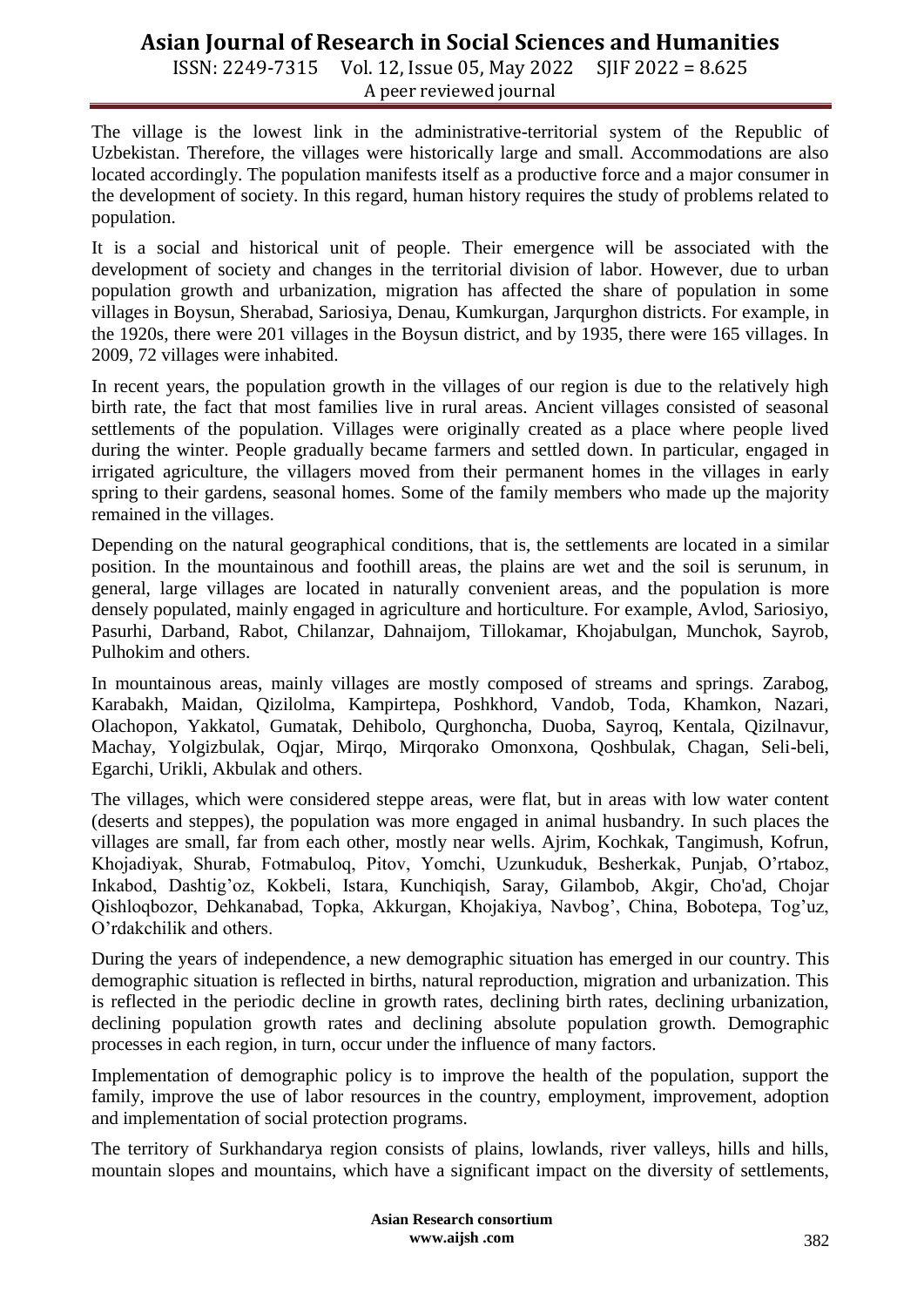ISSN: 2249-7315 Vol. 12, Issue 05, May 2022 SJIF 2022 = 8.625 A peer reviewed journal

their specialization and the formation of infrastructure. For this reason, given the land structure and economic specialization of the region, they can be divided into two large regions that differ sharply from each other.

In the southern and central part of the region, the Surkhan-Sherabad valley occupies a very large area. Irrigated agriculture in the region is mainly located in the plains and plains-mountainous areas, specializing in cotton, grain, vegetables, horticulture, beekeeping, silkworm breeding and dairy farming, astrakhan and meat and wool sheep breeding. Also, the districts of the region are Boysun, Sariosiyo, Uzun and Altynsay districts, which specialize in mountain pasture gardening and animal husbandry, meat and wool sheep breeding and meat and dairy cattle breeding, as well as horticulture and viticulture in river valleys. Of these districts, Boysun district corresponds to a typical mountain zone. Due to the fact that some villages in the remaining districts are located on mountain slopes, streams and valleys, they can also be included in the mountain pasture zone. In particular, the villages of Chosh, Khanjiza, Oqmachit in Uzun district, Katta Vakhshivor in Altynsay district, Aksuv, Duoba, Badihavo, Chinor, Tupalang, Tamshush, Shotrut, Khufar in Sariosiya district are located in the mountain-pasture zone.

Most of the villagers engaged in irrigated agriculture have moved from their permanent houses in the villages to their gardens, seasonal homes since early spring. Most of the family members remained in the village. In some cases, young families were left in the village. Many of these villages are called "upper" and "lower", "inner" and "outer", "inner" and "outer", "old" and "new". For example, the villages of Upper Machay, Middle Machay, Lower Machay, Inner Panjab, Outer Panjab, Yangiariq, Eskiariq. However, the names of these villages are the same when considered, but they are so named depending on the location of the villages above, below, and the fact that their lands are old and new. In addition, natural lowlands, ravines, ravines, as well as roads served as a boundary to separate the villages from each other.

The inhabitants of the steppe villages were more engaged in animal husbandry, the garden and fruit trees did not grow in the village, only well water was used. The inhabitants of these villages were engaged in lalmikor farming and animal husbandry. Therefore, the steppe villages are more distant from each other and the house constructions, their location is adapted to animal husbandry. In the steppe villages lived mainly semi-settled Uzbek tribes - bells, juz. Dashtigoz, Bandikhan, Ovzikeng, Besherkak, Munchok, Uzunkuduk, Egarchi, Beshkutan, Tallashkan villages of Boysun and Sherabad principalities are steppe villages. The number of steppe villages gradually decreased after the flooding of many steppe lands in the Sherabad principality and the spread of agriculture, especially cotton growing.

Improving the structure of rural settlements in our region based on the principles of natural and economic zoning gives good results. This requires a different approach to the problems and prospects of rural settlements located in different natural and geographical areas and specializing in different sectors of the economy. In particular, the socio-economic development of villages in the mountainous and foothill areas (Boysun, Sariosiyo, Oltinsoy, Denau) specializing in urban environment (Termez district), developed agriculture in the plains (Muzrabat, Angor, Sherabad, Shurchi) or mountainous and foothill areas adapted to animal husbandry, horticulture, viticulture demographic development should be considered in different directions.

All in all, the villages of the Surkhandarya oasis are grouped into village councils and mahallas in terms of population. The location of the rural population reflects the natural and geographical conditions of the region, the peculiarities of socio-economic geography.

#### **REFERENCES:**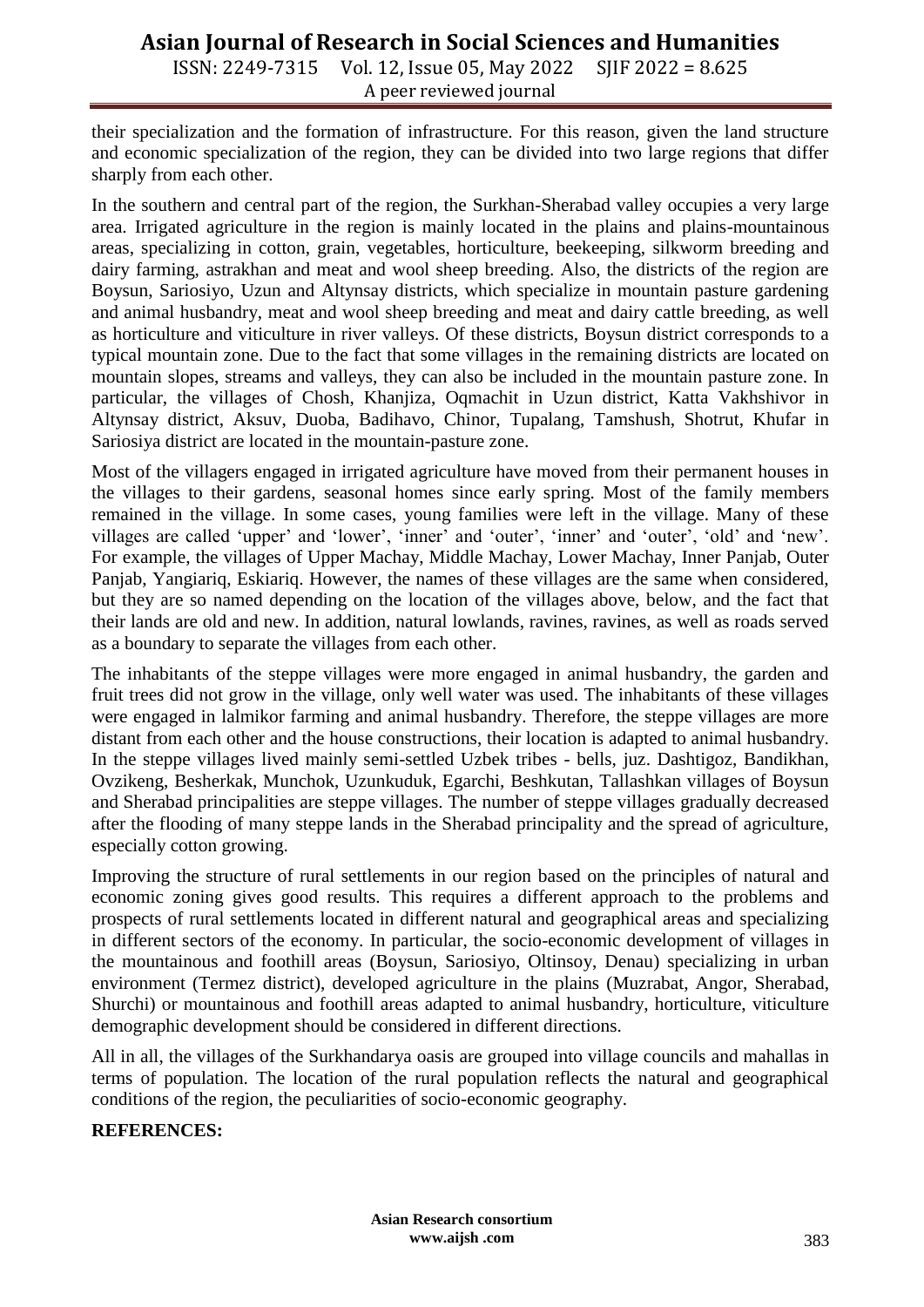ISSN: 2249-7315 Vol. 12, Issue 05, May 2022 SJIF 2022 = 8.625 A peer reviewed journal

- **1.** Марданақулов Т.И. Минтақаларда бозор инфратузилмасининг ривожланиши (Сурхондарѐ вилояти мисолида). Иқтисод ф.н.дисс. автореф.−Т., 2003.˗19 б; Назаров М.И., Тожиева З.Н. Ижтимоий география. Ўқув қўлланма. −Т., 2003.–90 б.
- 2. Джумаев Т. Горы Узбекистана. Природа, хозяйство, отдых.-Т.: Мехнат, 1989.-224 с; Рўзиев А. Сурхондарё вилояти.−Т., 1996.-117 б.
- **3.** Сатторов А.У., Абдумўминов Б.О. Сурхондарё вилояти кишлок ахоли манзилгоҳларининг ривожланиши ва жойлашиш хусусиятлари. Термиз, 2019.−Б.45.
- **4.** Қишлоқ жойлар демографияси. Проф. А.С.Солиев таҳрири остида.−Т., 2005.−Б.15.
- 5. Сатторов А.У., Абдумўминов Б.О. Сурхондарё вилояти қишлоқ ахоли манзилгохларининг ривожланиши ва жойлашиш хусусиятлари. Термиз, 2019.−Б.5-6.
- **6.** Убайдуллаев Р., Ата-Мирзаев О., Умарова Н. Ўзбекистон демографик жараёнлари ва аҳоли бандлиги. –Т.։ Университет, 2006.−Б.6.
- **7.** Солиев А.С. ва бошқалар. Қишлоқ жойлар демографияси.−Т.։ Университет, 2005.−Б.18.
- **8.** Бўриева М. Ўзбекистонда оила демографияси.−Т., Университет, 1997. −Б.46.
- **9.** Abdurahmonov Q.,Abdurahmanov X.Demografiya.-T.։Noshir, 2011.-B.265.
- **10.** Қишлоқ жойлар демографияси. Проф. А.С.Солиев таҳрири остида.−Т., 2005.−Б.15.
- **11.** Давлат статисик маълумотлари.
- **12.** Дала ѐзувлари. Бойсун, Сариосиѐ, Яккабоғ, Шаҳрисабз туманлари.2017 йил.
- **13.** Дала ѐзувлари. Бойсун тумани қишлоқлари. 2010-2020 йиллар.
- **14.** Дала ѐзувлари. Шеробод, Бойсун туманлари қишлоқлари. 2002-2021 йиллар.
- **15.** Дала ѐзувлари. Бойсун, Шеробод, Қизириқ, Бандихон туманлари.2001-2021 йиллар.
- 16. Убайдуллаев Р., Ата-Мирзаев О., Умарова Н. Ўзбекистон демографик жараёнлари ва аҳоли бандлиги. –Т.։ Университет, 2006.−Б.6.
- **17.** Акрамов З.М. Проблемы хозяйственного освоения пустынных и горна- предгорных Территорий.−Т.։ Узбекистан, 1974.−С.31,34,56.
- **18.** 18. Джумаев Т. Горы Узбекистана.Природа, Хозяйство, Отдых.-Т.։ Мехнат, 1989.-224 С.
- **19.** 19. Дала Ёзувлари. Узун Тумани Чош, Хонжиза, Олтинсой Тумани Катта Вахшивор, Дуоба, Бадиҳаво, Чинор, Сариосиѐ Тумани Хуфар, Шотрут Қишлоқлари.
- **20.** Турсунов Н.Н. Жанубий Сурхон Воҳаси Этнографияси. -Тошкент: "Yangi Nashr", 2015.  $-160$  Б.
- **21.** Материалы По Районированию Средней Азии. Кн.1. Территория И Население Бухары И Хорезма. Ч.1. Бухара.-Т., 1926.-С.148.
- **22.** Турсунов Н.Н. Жанубий Сурхон Воҳаси Этнографияси. -Тошкент: "Yangi Nashr", 2015.  $-160$  Б.
- **23.** Meligaliyevich, Qurbonov Abdusamad. "New Uzbekistan In A New Neighborhood Relations With The Countries Of Central Asia." Eurasian Journal Of Academic Research 1.6 (2021): 12- 19.
- **24.** Курбанов, Абдусамад Мелигалиевич. "Бронза Даври Ибодатхоналарида Учрайдиган Алтарлар." *Взгляд В Прошлое* 24 (2019).